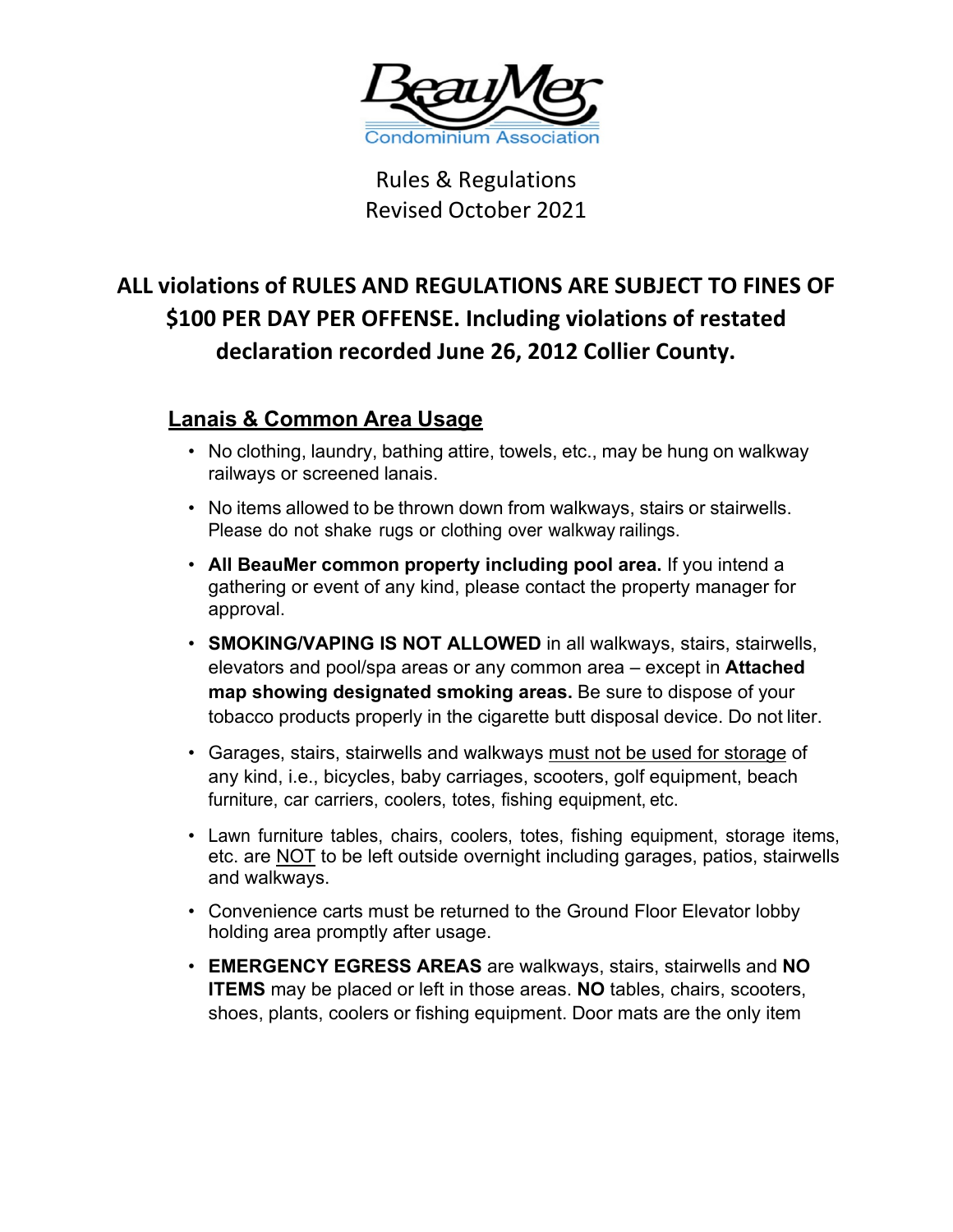allowed in walkways.

- Running, roller blading, skateboarding and cycling is not allowed on walkways, grass, pool area, spa area or parking areas. **Roller blading and skateboarding are not permitted anywhere on BeauMer property.**
- Ball games not allowed on the premises, **including the Pool / SpaArea.**
- Car washing, car vacuuming, oil changing and vehicle repairs on BeauMer Condominium property is not permitted.

# **Barbecue Areas**

- Barbecue facilities provided at pool area and by building **"A"** (see map). Please read the posted signs at the pool area. If you intend having a small party or event, please contact the property manager for approval. As a courtesy to all, please clean grills after use. Brushes at grill provided for this purpose.
- Please review grill posted instructions before using grills.
- Please turn main gas value OFF after use
- **NEVER LEAVE A LIT GRILL UNATTENDED!**

# **Pool/Spa Area**

- The Property Manager, Maintenance Associate or Director may deny use of the pool/spa to anyone for rule violations.
- **Owners are responsible** for their GUESTS, TENANTS AND RENTER(s) to be aware of and abide by all poolrules!!!
- **NO LIFEGUARD.** Persons use the pool / spa area at their own risk. Recommended that you do not swim alone. Be aware of nearby lightning siren warnings and leave the pool area during those times.
- Pool/Spa hours are **DAWN to DUSK** per Florida and Local ordnance and use permit. **BeauMer's permit requires No swimming DUSK to DAWN.**
- Pool/Spa area is a camera surveillance monitoredarea.
- The pool/spa area is for residents, tenants, renters and guests only. All guests must be accompanied by the owner, tenant, orrenter.
- If you intend having a small party or event, please contact the property manager for approval.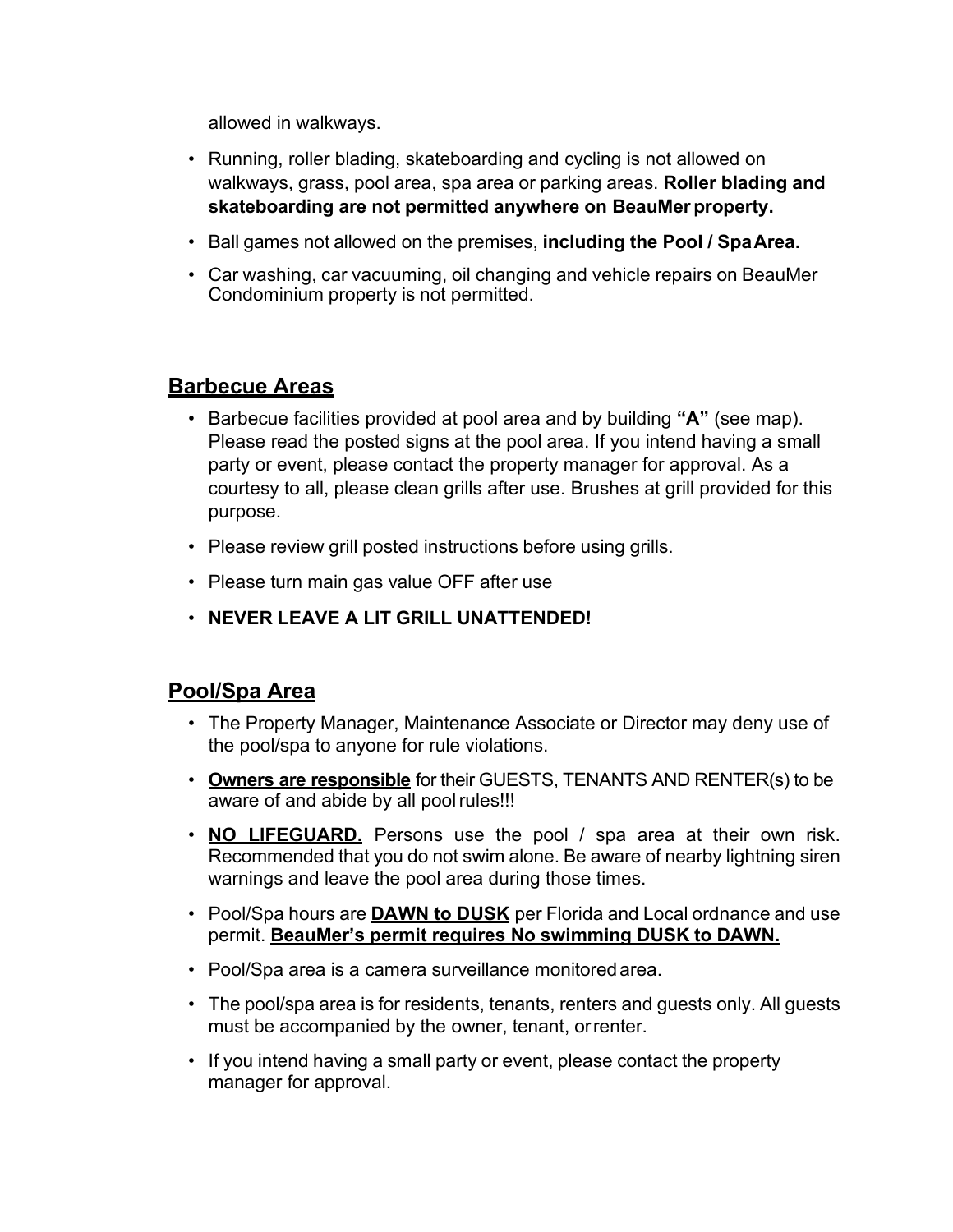- Specific pool and spa use rules are posted in the pool/spa area. Please review these rules before use and advise your group, family and renters accordingly.
- Radios, cell phones, music players etc., are ONLY allowed WITHheadsets.
- Please avoid taking cell phones to the pool / spa area. It is an area in which to relax. Long phone conversations can be annoying to others. **DO NOT USE HANDSFREE CONVERSATIONS IN THE POOL AREA!** If necessary, take your phone call outside the pool/spa area or use text messaging.
- **No glassware or ceramic products allowed in or near the pool/spa area or on the pool coping.** Beverage and food containers must be nonbreakable. No food or beverage may be consumed in the pool/spa or on the coping of those areas - per local ordinance.
- Pool/Spa area is a **NO SMOKING** area. This includes all tobacco, smokeless tobacco and vaping products. Please refer to the map showing designated smoking areas.
- Florida State Board of Health requires that a shower be taken before entering the pool/spa. The shower is located at the side of the restrooms. Suntan lotions, etc. should be removed before entering the pool/spa area.
- Persons wearing regular diapers NOT are allowed in the pool/spa. The only exception to this rule is that children four and under may wear "Little Swimmers" brand swimming diapers - which must be visible in the pool.
- Children under the age of 12 are not allowed in the spa (hot tub).
- Any person with open sores, cuts or communicable diseases must not use thepool or spa.
- Placing towels, etc., on lounge chairs, poolside furniture to reserve is **NOT ACCEPTABLE**. These items will be removed.
- Responsible conduct is expected at BeauMer (i.e., no loud noise or rude language.) This is essential within all areas of BeauMer including the Pool/Spaareas.
- For safety reasons, ball games, running, diving, jumping, etc., are **NOT PERMITTED.** Parents or guardians are responsible for children.

# **Pets**

• **Owners Only,** are allowed to have a small pet, with Board approval (not relatives, not renters, not tenants, not guests or contractors). Owners should check the association documents regarding a pet on the property and the conduct expected. **There are no dog walking areas on the premises.**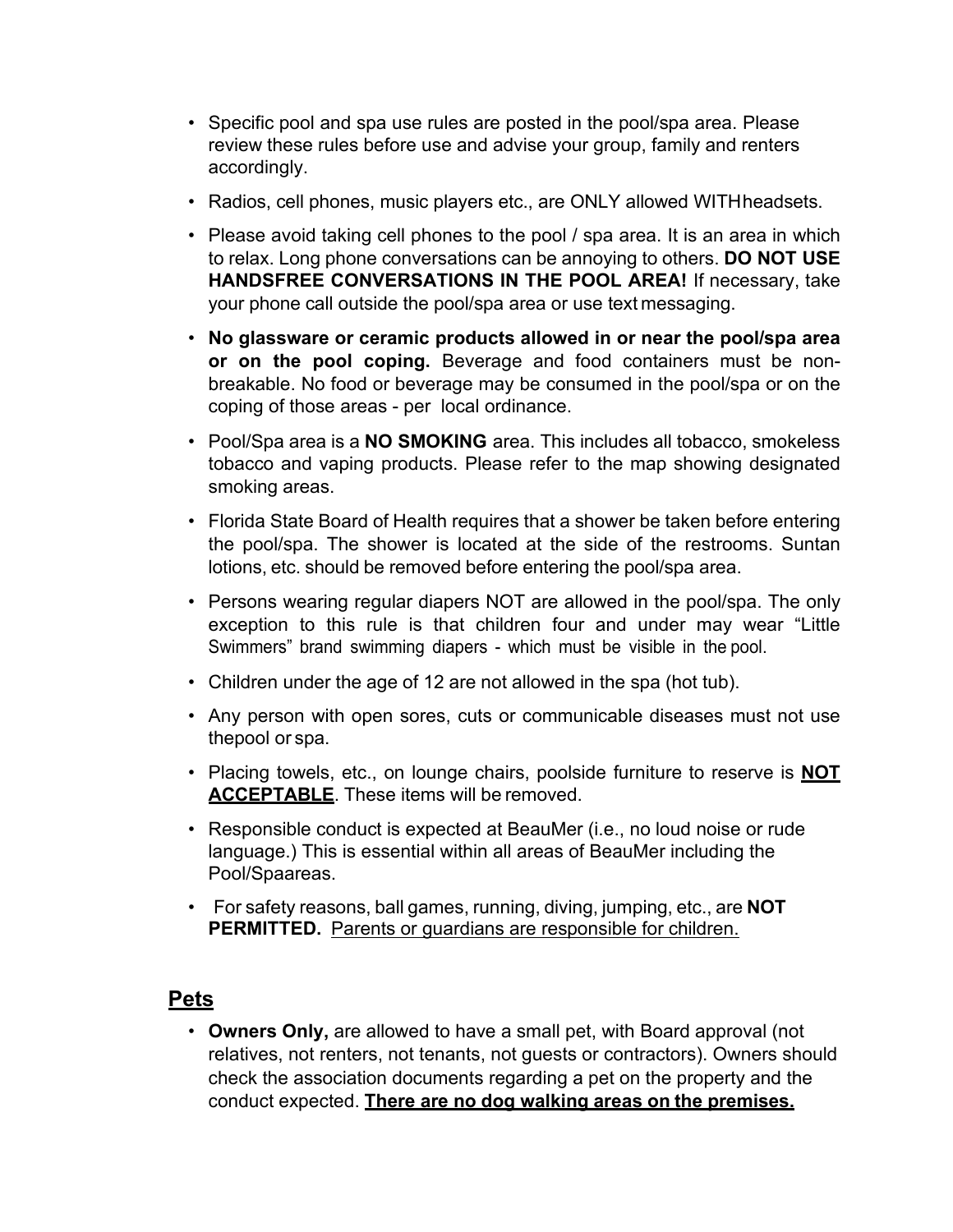- ESA and Service Animals application available on the BeauMer website and sent to the BeauMer Attorney for approval.
- Public Health and local & state ordinances require pet owners must clean up after their pets.
- **Pets are not allowed in the pool / spa areas.**
- Pets must be always on a 6 ft leash **and walked off property.**
- If you have arrived with a pet unadvised of the above, please contact a kennel for boarding. You will be required to remove the pet from BeauMer.
- **Unit owners** will be responsible for the actions of pets brought by renters, tenants, or guests.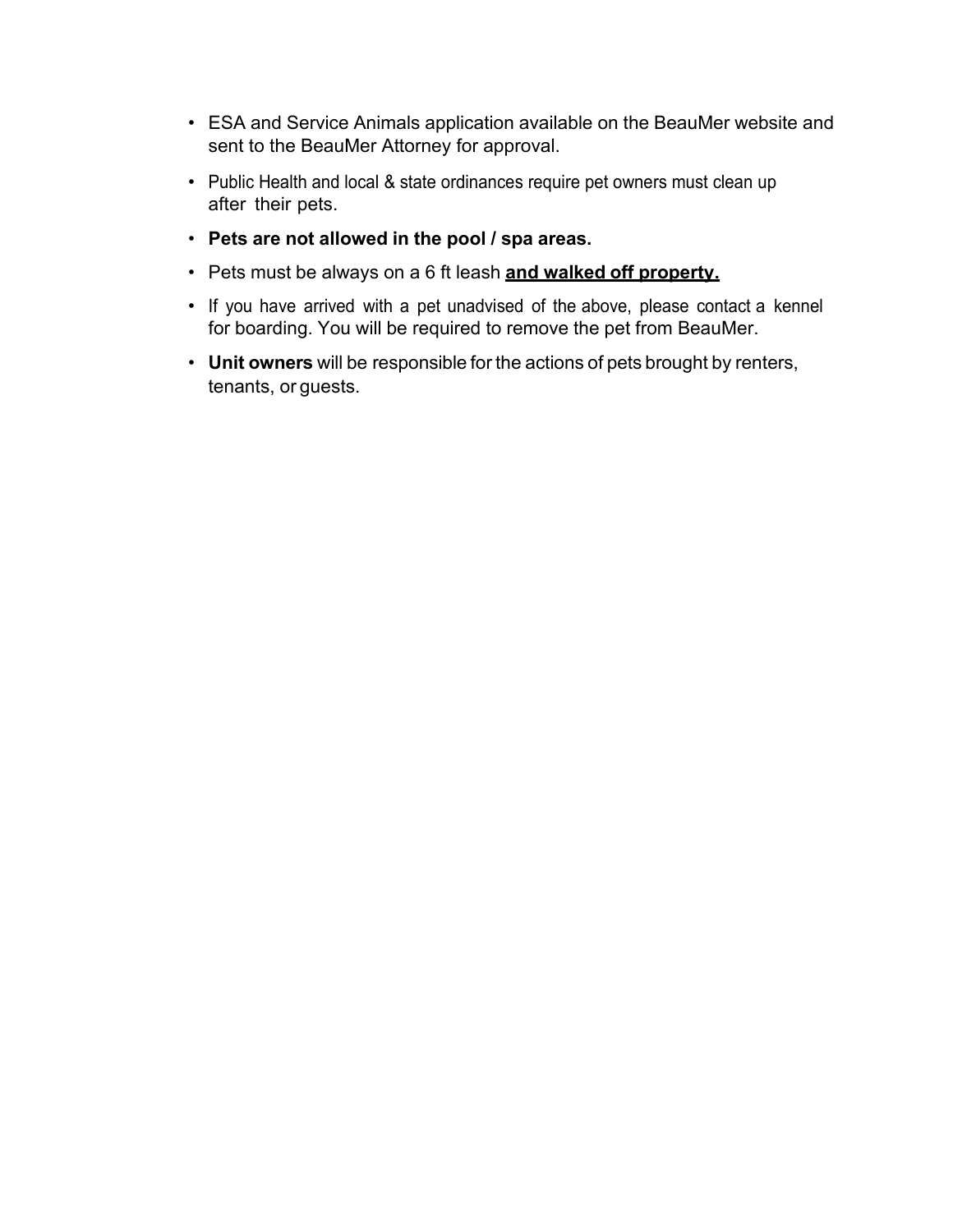#### **Elevators**

- Avoid using the elevators during thunderstorms. There is the possibility of a power failure in the elevator system.
- **Do not use elevators during an emergency. Use the stairs in case of a power outage.**
- **Smoking / Vaping** in the elevator is **NOT ALLOWED.**
- Children are **not allowed** to use the elevators as a play item.
- Children under 12 are **not allowed to** use the elevators on theirown and should be accompanied by anadult.
- **Moving of sizable items, such as furniture, requires the use of cushioned elevator blankets. The maintenance department or property manager must be notified 24 hours in advance to arrange this.**

# **Laundry Rooms**

- Located on the second floor at the end of each building (see map).
- Approximate time for Wash cycle 30 minutes and dry cycle 50 minutes.
- Machines are coin operated. They require quarters to operate. There are no change machines.
- As a consideration to all, please remove clothes promptly.

# **Refuse Disposal**

- **Please dispose of trash and recyclables properly.**
- All household trash bags MUST be tied. **Household Trash Only! No Loose trash!**
- **No combustible items, construction trash or cardboard allowed in trash chutes.**
- Recycle bins are located at the end of 807 Building (D) right end when facing the building. (See the attached map)
- Large recycle items should be broken down, such as **cardboard boxes which must be cut up, to fit into the bins.**
- **No plastic bags** are allowed in the recycle bins.
- **NO** Plastics or metal items may be placed in **PLASTIC TRASH BAGS** into the cycle bins – which is NOT acceptable per the City of Naples waste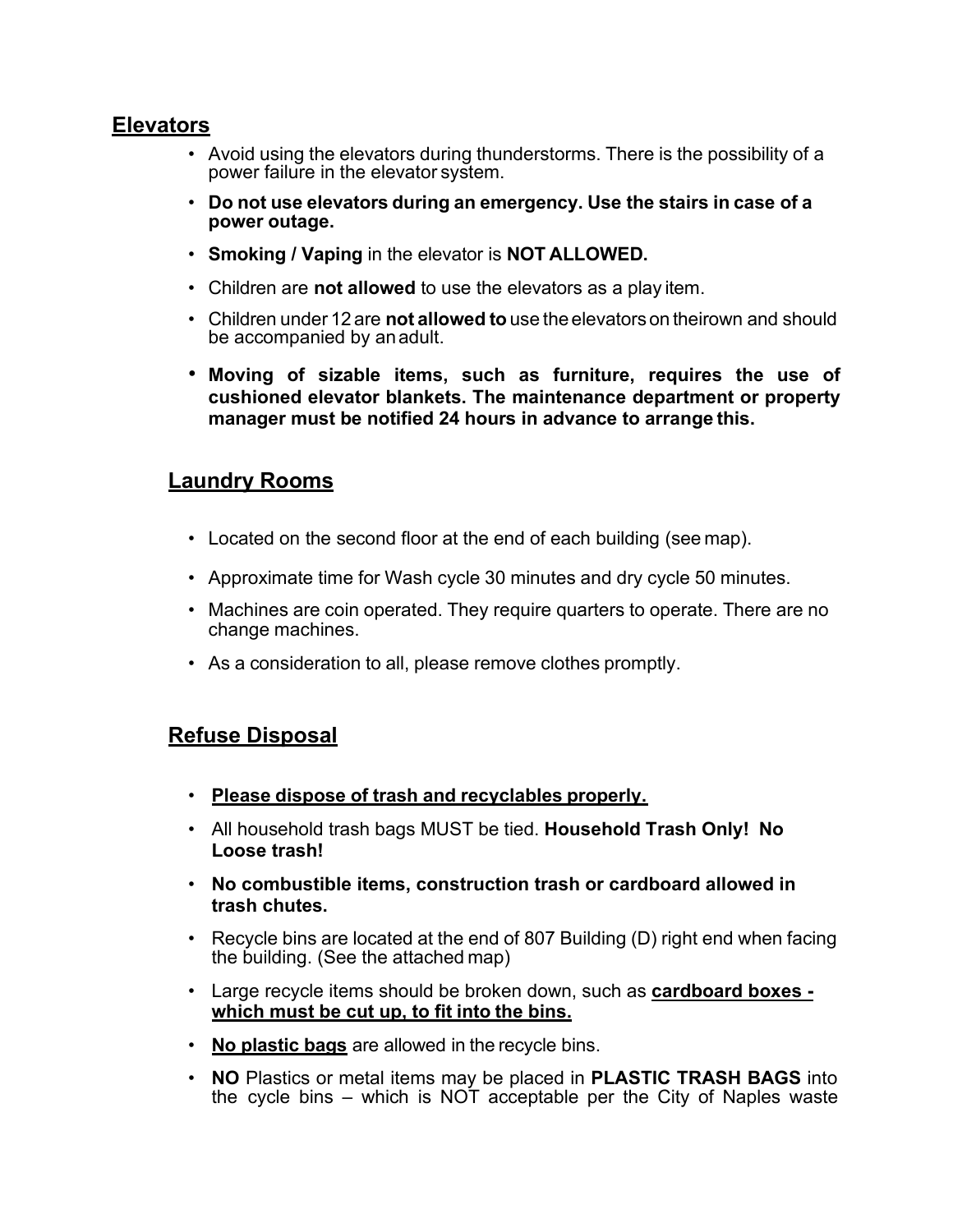management.

- **All items such as furniture, mattress, TV's, electronics, construction materials, sheet rock, doors, wood and etc. CANNOT be placed in the recycle or dumpster bins and is owner's responsibility for disposal.**
- Trash disposed in allocated areas only and should NOT be left on the floors of trashrooms, outside hallways, garage or in front of dumpster doors.

# **Renters (Less than 90 days)**

- **Owners MUST register all guests prior to arrival and renters must provide their vehicle information within 24 hours of arrival via a "UNIT IFO CARD" (found on our website) – placing that info through the mail slot of the Association's office in 801 Bldg.(A). Owners failing to register renters will be subject to fines.**
- All rental units are limited to **1 vehicle** and must be only parked in the degretal parking space for that unit. (See parking map)
- The total number of overnight occupants of a leased unit is two (2) persons per bedroom. There are only 1- and 2-bedroom units in BeauMer.
- Owners shall not advertise their rentals with facts that are not fully accurate. Days of stay allowed are 30 per City of Naples ordinance with correct occupancy allowed. Fines shall be levied for violating doing so. Leases over ninety (90) days require an application submitted for approval at least twenty (20) days prior to beginning. Requirements and forms are on BeauMer's website.
- Owners shall provide all renters with a complete listing of BeauMer's "Rules & Regulations"

# **Vehicle Parking**

- Park in the assigned space marked with the unit  $\#$  of the condominium you are staying in, i.e.,123A. Do not park in any other assigned unit space without written permission and a copy should be given to the property manager.
- **All units are assigned to one parking space.** Guest spaces are first come firstserved.
- Three disabled parking spaces are available. One each at buildings "A," "B," "C" see map. These spaces require current registered handicap license platesor plaques to use. They must be always displayed on vehicle while using the spaces. All access routes to pool/spa area should be kept clear.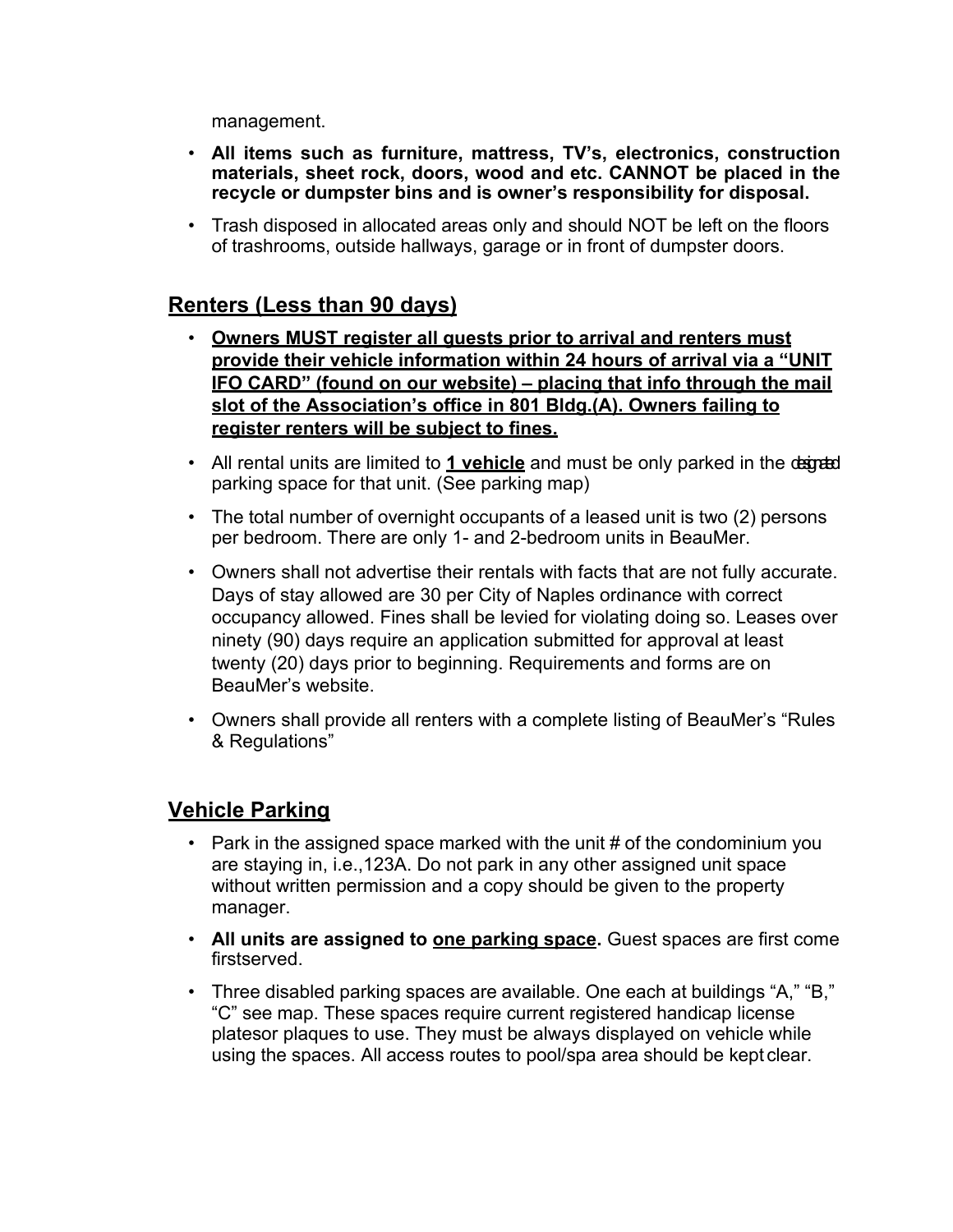# **PARKING ON OUR PROPERTY IS NOT ALLOWED FOR:**

- **NO** COMMERCIAL VEHICLES & VANS OF ANY KIND (except service vehicles) Regular size passenger mini vans only!
- **NO** PICKUP TRUCKS / PANEL TRUCKS / LARGE VANS / MOTOR HOMES / BOATS / TRAILERS / CAMPER VANS / MOTORCYCLES / SCOOTER / MOPEDS.
- No vehicle should displaysigns. No un-registered or abandoned vehicles.
- Car washing or car vacuuming on BeauMer Condominium property is not permitted.

#### **Spills**

• Owners/Tenants are responsible for any substance, such as automobile leaks, oil, radiator or other anywhere onthe BeauMer property including in garages. A warning notice will be given to clean up and if not cleaned – the owner will be charged for the cleanup and a fine per day of violation will be assessed.

# **Bike Storage**

- Bike storage is available on a first come basis. A \$20 year per bike fee to owners for that storage.
- Bike storage is available at Building B, C and D only.
- All approved bikes will have a "registered tag" placed on them by our maintenance associate. Bike storage is not allowed in garages and are subjectto fines if left there.
- A bike rack is available adjacent to the "recycle bins" area at the right end D building. **It is recommended owners lock your bike - if left unattended at the bike rack.**
- Bicycles cannot be stored in garages.

# **Enforcement of Rules**

- **• When possible, offenses will be addressed directly to the offender in person or email by the Property Manager, Maintenance Association or a Director.**
- **• If corrected immediately, it will be considered a warning and if it is ignored by a renter or family member or guest, notification will be sent**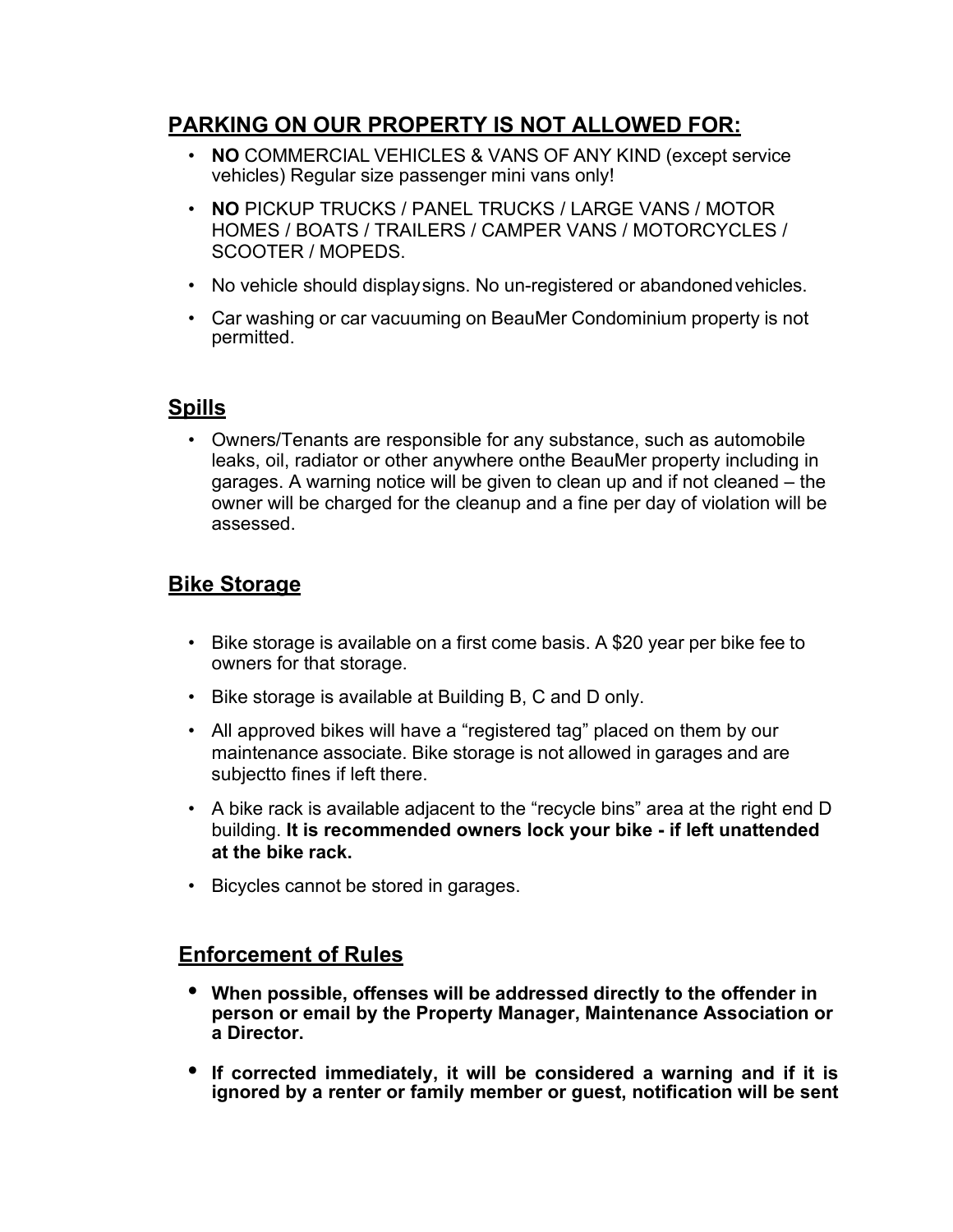**to the unit owner associated with the offense, which may result in a fine.**

- **• Tenants or Renters who aggressively disregard rules and regulations may result in their removal from the property.**
- **• OWNERS are responsible for the actions of their Guests, Family, Tenants and Renters!**

BeauMer is an association of privately-owned residential units. These units serve as year-round homes for some residents and temporary vacation residences for others.

These guidelines have been adopted by the BeauMer Condominium Association to promote the well-being and peace of mind of the persons who reside in proximity and use common facilities.

Should you incur a problem after your arrival, you should first call your owner to seek a solution. If you incur an emergency (e.g., water line breakage, power outage, etc. Call the property manager at the number posted on the next page.

#### **IF YOU HAVE A MEDICAL or FIRE EMERGENCY - CALL 911.** DO NOT CALL THE PROPERTY MANAGER!

Certain freedoms (in a condominium facility) are not as available as living in privatelyowned homes. Please be considerate of your neighbors.

Thank you for your cooperation in making BeauMer a wonderful place to live!!

We want you to have a pleasant stay. PLEASE ENJOY!!!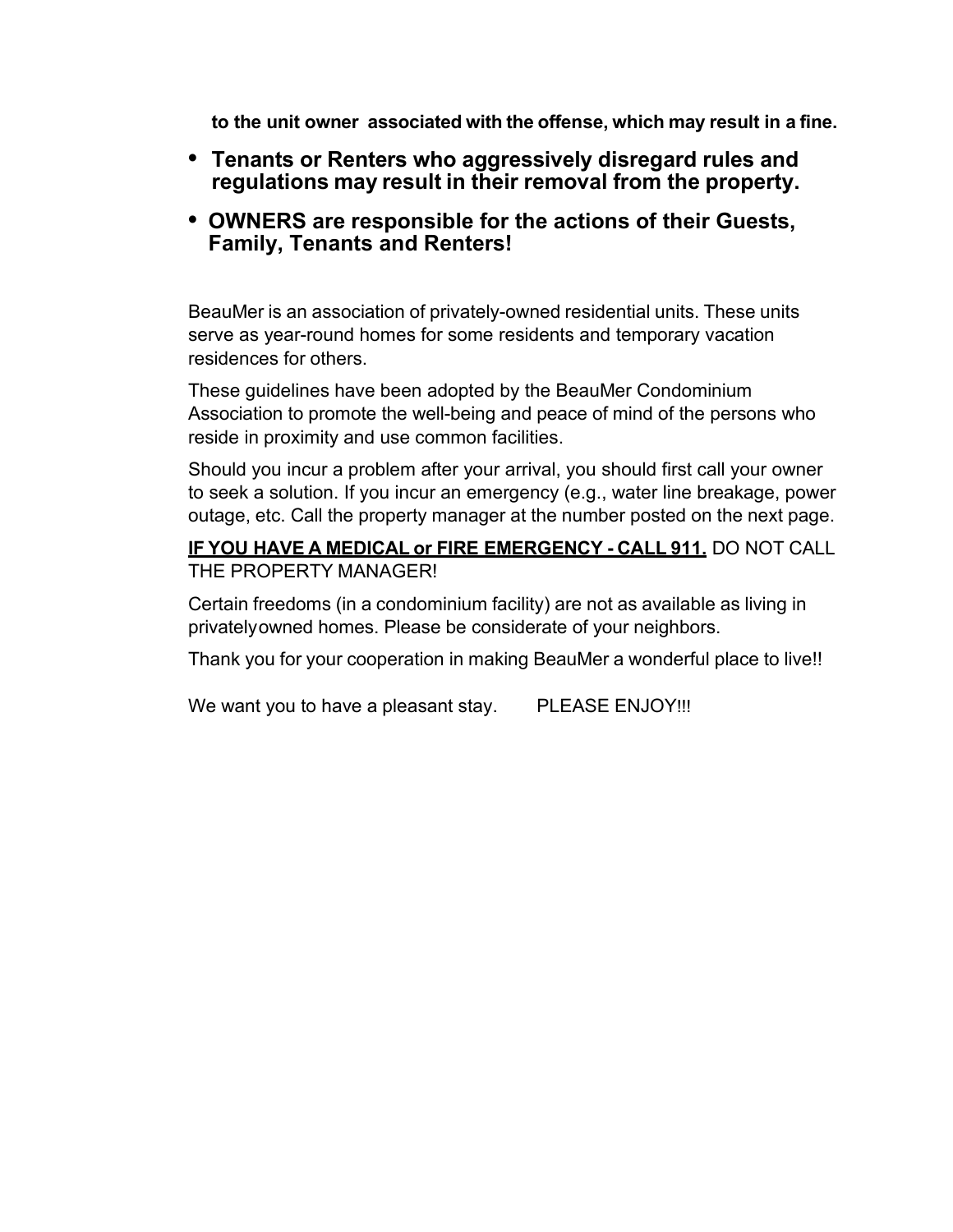| <b>Police/Fire</b>                                                                                                                                                                                                                        | 911                                                                                         |
|-------------------------------------------------------------------------------------------------------------------------------------------------------------------------------------------------------------------------------------------|---------------------------------------------------------------------------------------------|
| <b>Police (Non-Emergency)</b>                                                                                                                                                                                                             | $(239)$ 213-4844                                                                            |
| FPL - Electric company                                                                                                                                                                                                                    | $(239)$ 262-1322                                                                            |
|                                                                                                                                                                                                                                           |                                                                                             |
| <b>Xfinity/Comcast</b><br>(TV & INTERNET)<br><b>BeauMer</b>                                                                                                                                                                               | <b>Property Management</b>                                                                  |
| 801 River Point Dr. - building A<br>803 River Point Dr. - building B<br>805 River Point Dr. - building C<br>807 River Point Dr. - building D<br>Owner must supply account<br>information when calling.<br>1-800-934-6489<br>1-800-xfinity | Cardinal Management<br>Kayla Soler 239-774-7023 Ext 205<br>Nick Masino 239-774-7023 Ext 215 |
|                                                                                                                                                                                                                                           |                                                                                             |
|                                                                                                                                                                                                                                           |                                                                                             |
|                                                                                                                                                                                                                                           |                                                                                             |
| Handyman                                                                                                                                                                                                                                  | <b>Ask owner</b>                                                                            |
| Plumber                                                                                                                                                                                                                                   | <b>Ask Owner</b>                                                                            |
| Electrician                                                                                                                                                                                                                               | Ask owner                                                                                   |